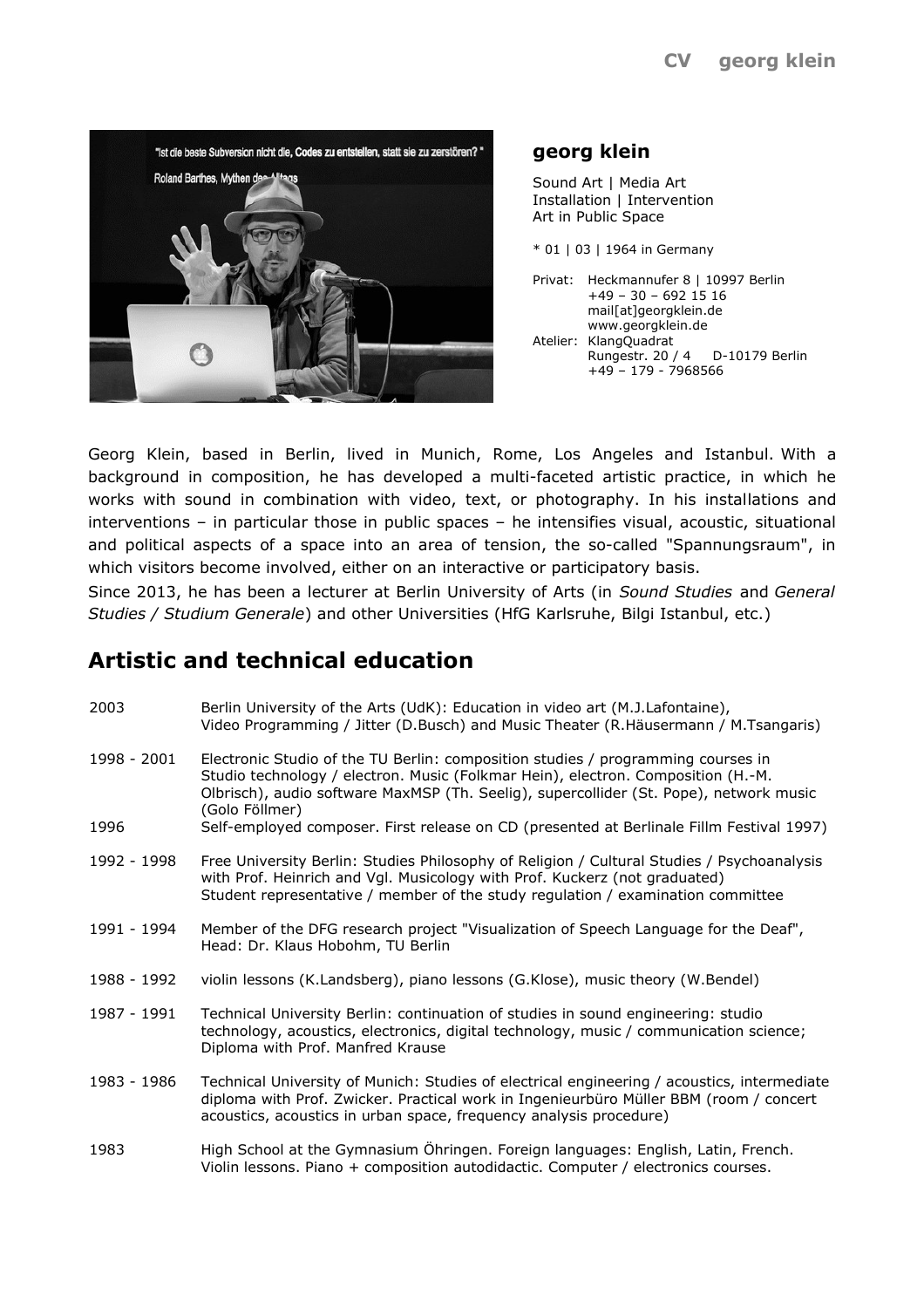# **Awards & Stipends (public funding)**

- Academy of Fine Arts Berlin, 2021
- Neustart Kultur / BBK, 2021
- Musikfonds 2020
- Residency at Villa Aurora, Los Angeles, USA, 2019
- Working Stipend by Senat of Berlin, 2018
- Project Space Award Errant Bodies / Errant Sound, Berlin 2016
- First Prize in the Sound Art Competition for IGA 2017, Berlin 2015
- EMAF Dialogue Award by the Federal Ministry of Foreign Affairs of Germany, Osnabrueck 2015
- Curator in Residence at quartier21, MuseumsQuartier, Vienna, 2014
- Artist in Residence in Taranto, Italy, 2013
- Artist in Residence at Schloss Werdenberg, Switzerland, 2013
- Artist in Residence at quartier21, MuseumsQuartier, Vienna, 2012
- Residency at BM Contemporary Art Center Istanbul, Scholarship by Senat of Berlin, July-Dec 2010
- Media-Space-Award 2006, Skulpturenmuseum Marl / NRW
- Residency at Deutsche Akademie Rom (Villa Massimo / Casa Baldi) 2006
- Stipend Stiftung Kulturfonds 2003
- German Sound Art Award 2002, Skulpturenmuseum Marl, NRW and WDR Köln
- Stipend Künstlerhaus Schloß Wiepersdorf 2002
- Sound Art Stipend by Senat of Berlin 2000
- International Gustav-Mahler-Composition Prize 1999, Austria

# **Curating & Organization**

- 2020 curator international sound art festival DYSTOPIE Berlin-Brazil (with Laura Mello et. al.)
- 2018 curator international sound art festival DYSTOPIE Berlin-Istanbul (with Dr.Golo Föllmer, Prof. Jeremy Woodruff, Dr. Ebru Yetiskin)
- since 2017 Chairman Errant Sound e.V. (together with Prof. Kirsten Reese and Mario Asef)
- 2014 curator of the exhibition and discussion series Stadt-Klang-Text, Errant Sound Berlin

Curator of the exhibition PCFS at MuseumsQuartier Wien, freiraum international (together with Sven Kalden)

- 2013 Co-founder of the Errant Sound Project Space Berlin (formerly Errant Bodies)
- 2008 Curator at the Berlin Senate / Dept. of Art and Culture, district Kreuzbg./Friedrhain.
- 2003 2012 Managing Director KlangQuadrat GbR Office for Sound and Media Art (together with Julia Gerlach), production of sound, media art and concert projects in Germany and abroad
- 2001 2005 Chairman of the Berliner Gesellschaft für Neue Musik (bgnm, together with Dr. Christa Brüstle) Organization and curating of discussion and concert series: 2002: music | politics, 2003: reflex zones, 2004: migration, 2005: video concerts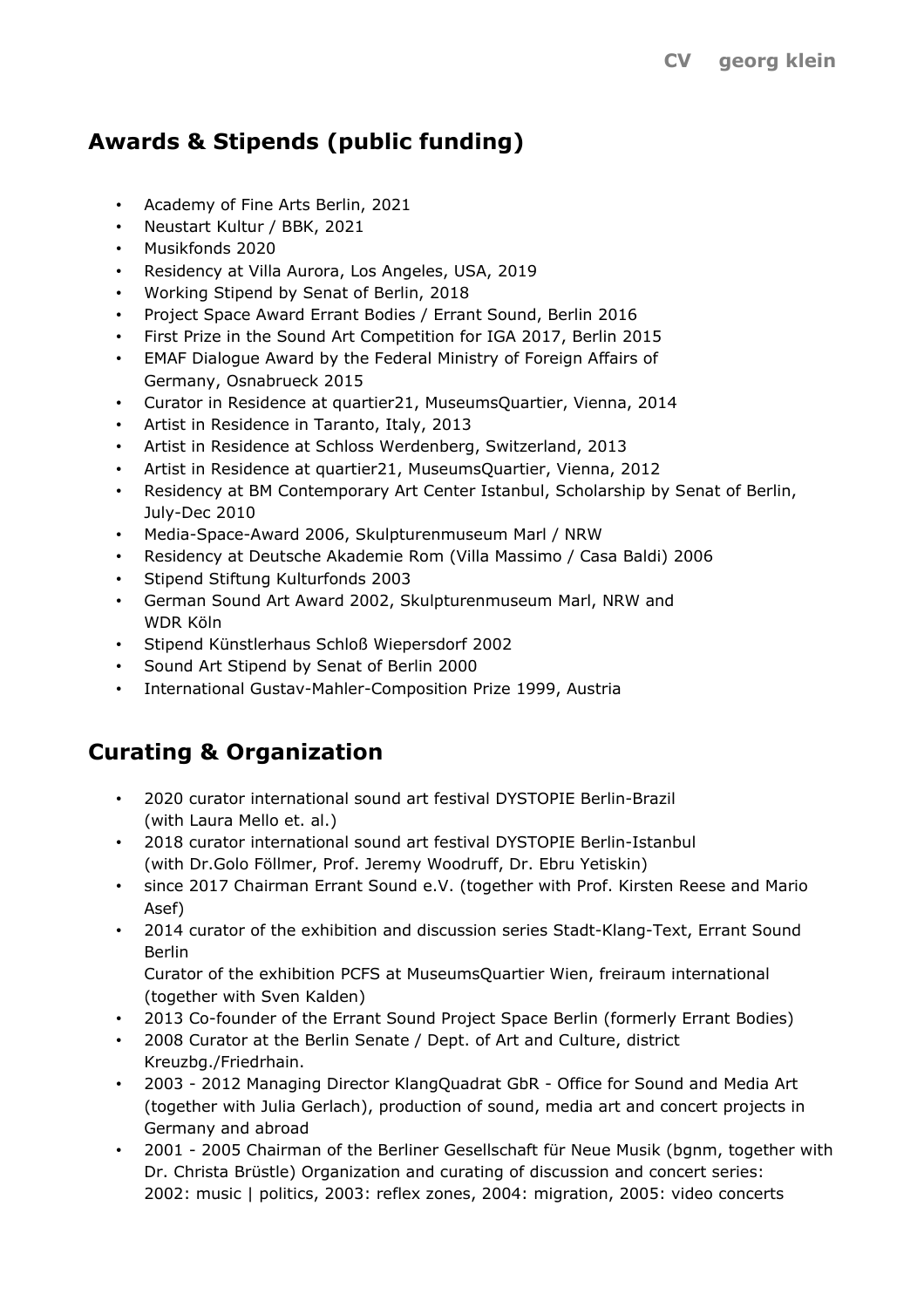# **Solo Exhibitions / Projects**

## 2021

*Dark Matter*, Interactive audiovisual-installation, Errant Sound Gallery Berlin, Aug-Sep 2021, funded by Neustart Kultur (Musikfonds/BBK)

2020

*NILAND*, Video triptychon with 4-channel sound, in coop. with Ulrich Krieger (Los Angeles). Kunstpunkt Berlin, July 2020

2016

*permeiamo - Interactive listening station with 5 light horn speakers and telephone* Fassadengalerie Kunsthaus KuLe, Auguststr., Gallery-Weekend Berlin.

2014

*tracing Godwin* Partizipative photo and sound installation in public space. Kunsthaus Aussersihl, Zürich (SUI) Jan. 2014.

#### 2013

*toposonie : : spree* Permanent sound walk (german/english/french), Berlin (GER) since July 2013. Supported by INM (Senat of Berlin), Bezirksamt Berlin-Mitte, DeutschlandRadio Kultur.

#### 2012

**Der gelbe Klang<sup>TS</sup>** Sound and poster installation at MuseumsQuartier Wien, Tonspurpassage. Vienna (AUT) Nov. 2012 – Feb. 2013.

*GNADE* Four interactive installations in public space of Mannheim and installation 'Media Altar of Mercy' at Schloss Schwetzingen (GER) July 2012. Supported by Staatstheater Mannheim, City of Mannheim, BASF, Roche.

## 2010

*Cuts and Creeds* Video, sound and text installation, at project space 'Labor' Berlin (GER) Feb.–March 2010), supported by INM (Senat of Berlin), and 'apartman projesi' Istanbul (TUR) Nov.-Dec. 2010, supported by BM Contemporary Art Center Istanbul.

*smile atatürk* Website with manipulated fotographs of Atatürk (founder of modern Turkey) as a download service for offices, shops and tea houses in Turkey. First presentation in Istanbul (TUR) Oct. 2010.

## 2011

*borderlines* Solo exhibition in the Gallery écart at European Media Art Festivals (EMAF): *Cuts and Creeds, turmaute.2 : watch tower (soundpicdoc), Ramallah Tours (soundpicdoc), Make me wild – Godwin (tracing Godwin),* Osnabrück (GER) April - May 2011

#### 2006

*TRASA 06* Simultaneous video and sound installation in public space, in Hannover (GER) + Poznan (POL) (Jan.-Feb. 2006) and Darmstadt (GER) + Płock (POL) (March-Apr. 2006), Supported by Auswärtiges Amt (Ministry of Foreign Affairs of Germany), Stiftung für Deutsch-Polnische Zusammmenarbeit, Üstra, Remondis, arte, Gazeta Wyborcza, Cities of Hannover / Poznan / Darmstadt / Płock.

*turmlaute.1 – Hungerturm* Video and sound installation, Mousonturm Frankfurt (GER) Sept. 2006, Olevano Rom. (ITA), Sept. 2006. Supported by Villa Massimo / German Academy Rome.

#### 2008

*venture doll* Performance intervention and advertisement video with a robot doll in coop. with Steffi Weismann. Several super markets in Los Angeles (USA) Oct./Nov. 2008. Supported by Villa Aurora Los Angeles.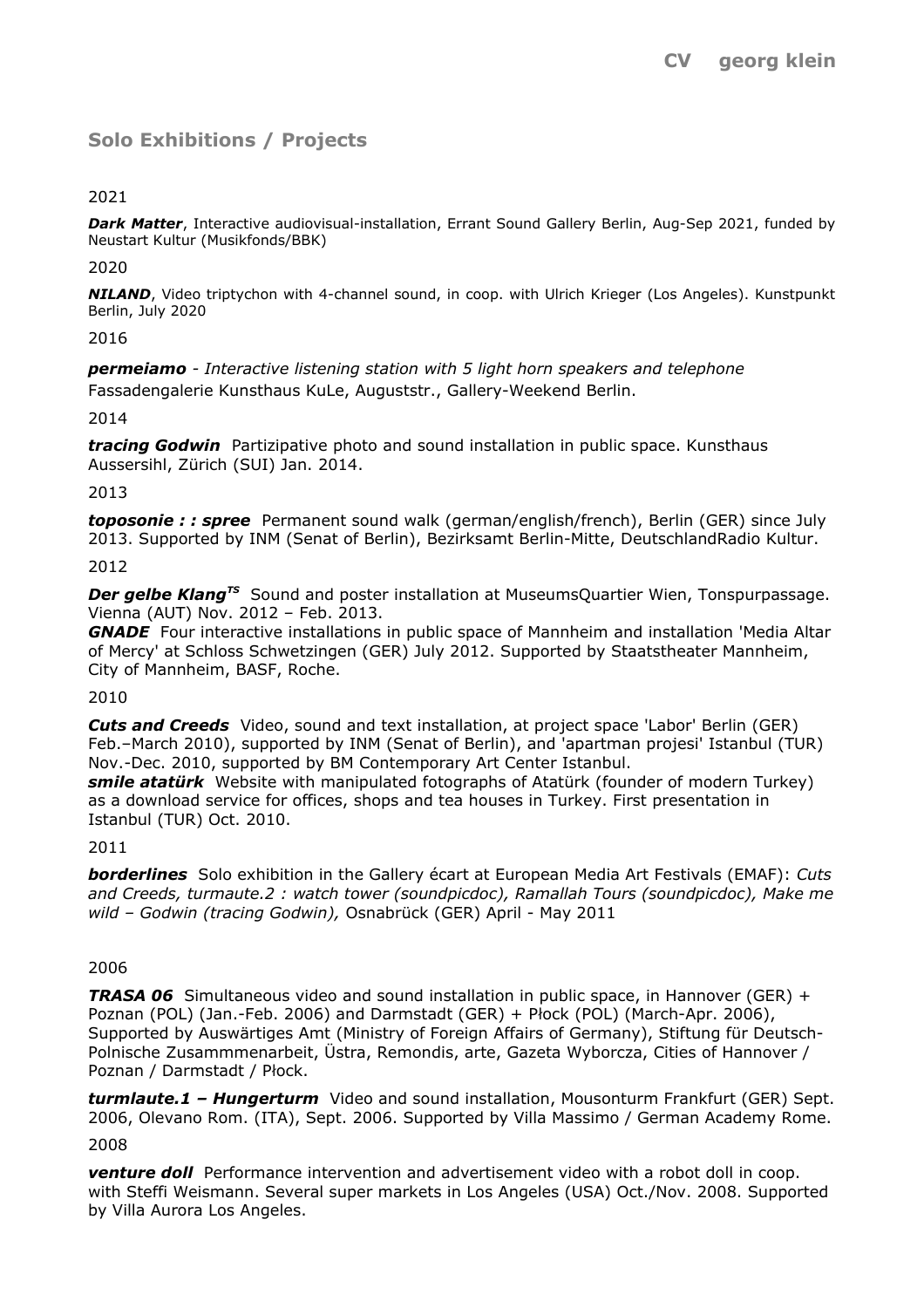## 2004

*TRASA warszawa-berlin* Simultaneous video and sound installation in public space, in Warsaw (POL) and Berlin (GER). Sept.-Nov. 2004. Supported by Hauptstadtkulturfonds, Goethe-Institut Warschau, City of Warsaw, BVG, INM Berlin, Metro, Stiftung für Deutsch-Polnische Zusammmenarbeit, Siemens, QSR, arte, Gazeta Wyborcza.

2005

*pick-up* Performance intervention / interactive installation in a kiosk in coop. with Steffi Weismann. Mark Blonds Projekt, Bern (SUI) March-April 2005.

## 2003

*Imperial News* Video sound installation in the *Red City Hall* (Rotes Rathaus) Berlin (GER) Oct. 2003, supported by BBK Berlin, and at project space *ausland*, Berlin (GER) Nov. 2003.

2001

*transition - berlin junction* Interactive installation in Richard Serra's Sculpture *berlin junction* at the Berlin Philhamonie (GER) March-Oct. 2001 and April-Oct. 2002*.* Supported by Sound Art Scholarship (Senat of Berlin), Philharmonie Concert Hall, Richard Serra, Podewil, Elektronisches Studio TU Berlin. CD *transition* (lim.edition).

# **Group Exhibitions / Projects**

# 2021

Sound Art Festival IntraRegionale 2021: *passage*, Interactive sound installation Burgdorf, June. 2021, Region Hannover

Musikfestival Witten / WDR: *3 neue Schwestern*, sound installation in 3 parts, Schwesternpark Witten / Ruhrgebiet), April 2021,

2020

DOKFEST Kassel: *NILAND*, Video triptychon with 4-channel sound, in coop. with Ulrich Krieger (Los Angeles), Nov.2020

2019

Exhibition "Tracks in a Box" and "sonomemo": *toposonie :: engelbecken,* GPS guided Sound Walk n public space, Luisenstädtischer Kanal, Berlin., in coop. with Deutschlandfunk Kultur, supported by MusikFonds. Permanent since Sept. 2019. **Audio Walk Award 2020**

## 2018

DYSTOPIE sound art festival Berlin: *Fog Zone* - Audio vidual installation in a fog space, Großer Wasserspeicher Prenzlauer Berg Berlin, funded by Senat of Berlin, Sept. 2018

Exhibition *"Facing North Korea": The Sound before Silence* - Audio visual installation in an isolated, pentagonal chamber, funded by INM Berlin. Kunsthaus Meinblau, Berlin, Nov. 2018

2017

Kunstmuseum Horsens: *EuropeanBorderWatch / DanskGraenseOvervagning* at "Horsens Happening", Denmark, Cur. Ellen Fries, Henrik Vestergaard

International Garden Exhibition Berlin (IGA), *Grün Hören / Listening Green*, interactive sound installation in two parts. First prize of the international sound art competition on IGA 2017. Special project of the exhibition *"Sichten einer Landschaft / Views of a landscape"*, Curat.: Katja Assmann / ZKR)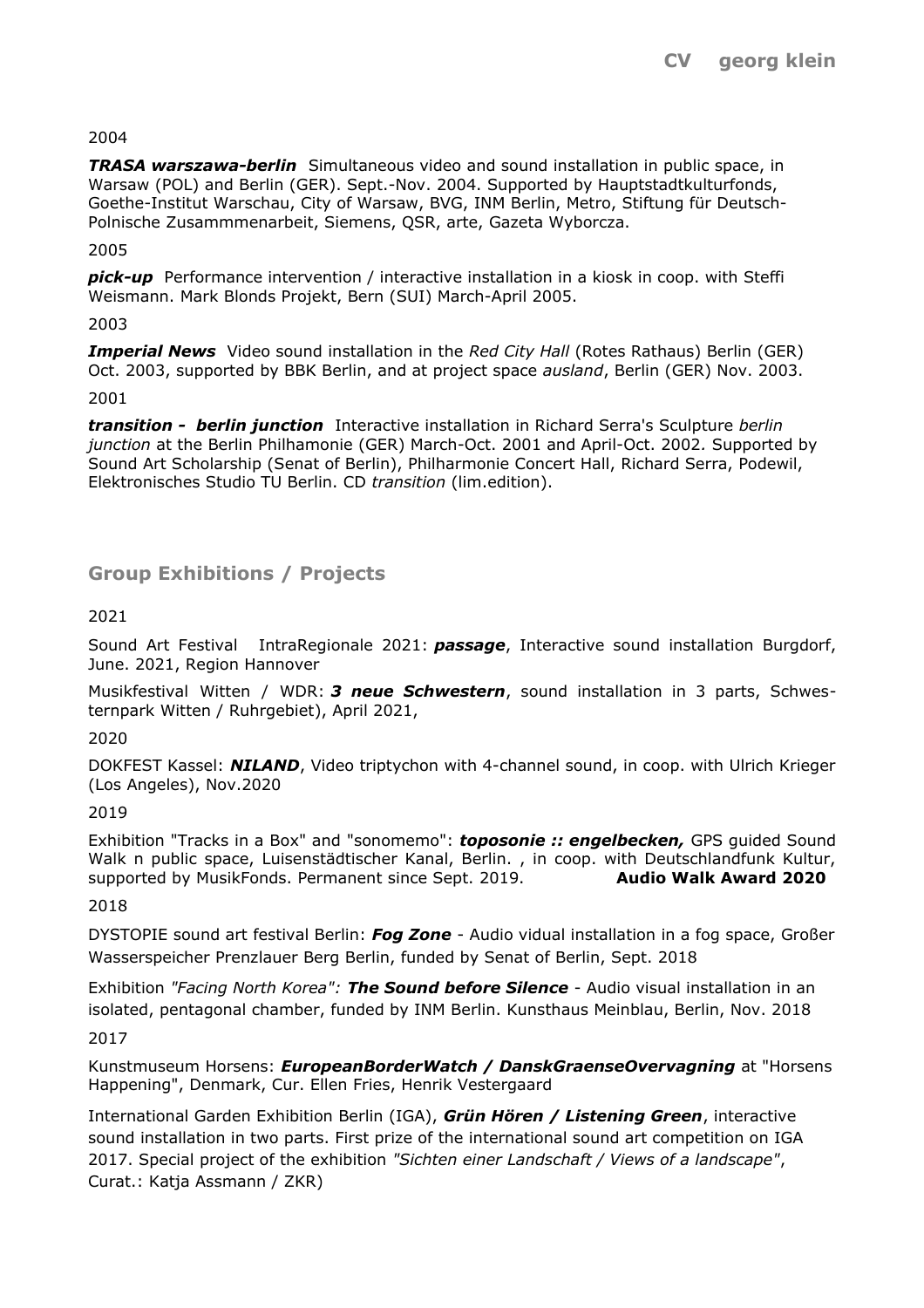# 2016

Gangjeon Contemporary Art Festival, *Deep Difference Unit*, sound sculpture in two parts, Daegu, Südkorea, Curat.: Okreal Kim

Exhibition "*Q:kju - Art meets Science"*, *Ungrounded*, interactive sound video installation, NordLB Gallerie Hannover, Curat.: Eckhart Liss

2015

European Media Art Festival Osnabrück (EMAF), *European Border Watch Organisation*, awarded with the Dialogue-Award of Ministry for Foreign Affairs (Auswärtiges Amt)

Errant Bodies, Berlin: *kein sound ist illegal*, Interactive sound installation

Tag der Relativität, *Im Gang der RaumZeit*, interactive, audiovisual installation, Tag der Relativität, Leibniz-Universität Hannover

2014

Festival 'transmediale' / errant bodies: *Unsounds – Listening sounds which don't exist.* Tutorial, 15 pages / 7 pictures, sound art project space *errant bodies* Berlin (GER) Jan. 2014.

Exhibition 'correnti seduttive' : *Le Due Forze di Taranto / Two Powers of Taranto*, Photo and sound installation in public space, Ponte Girevole, Taranto (ITA) March 2014.

Medienkunstpreis Horb : *sonic parole* Video installation at a market place, Horb/N. (GER) May 2014.

Exhibition 'PCFS - Post-colonial Flagship Store': *UNzuRECHT Fall A* Video and sound installation in coop. with Steffi Weismann, freiraum MuseumsQuartier Wien (AUT) Oct.-Nov. 2014.

#### 2013

Exhibition Schlossmediale Werdenberg : *UNzuRECHT Fall A: Finanz / Fall B: Justiz* Two Installations in coop. with Steffi Weismann. Werdenberg (SUI) May-June 2013. Supported by Kanton St. Gallen, proHelvetia, UBS Kulturstiftung, ArsRhenia.

Exhibition Media Facades Gwangju : *sonic parole* Video installation at a media facade. Supported by Gwangju Cultural Foundation South-Corea (KOR) Aug.-Sept. 2013.

## 2012

Festival 'Musik.Zeit.Geschehen' : *BMF Interventionen* 3 installative interventions in the Bundesfinanzministeriums (Federal Finance Ministry of German), Berlin (GER) June 2012.

Exhibition 'Sound Art. Klang als Medium der Kunst' : *Der gelbe Klang<sup>2</sup>* Sound and light installation in public space (royal park of Karlsruhe), Zentrum für Kunst und Medien ZKM Karlsruhe (GER) March-Aug. 2012.

## 2011

Festival YEAH! Hörbare Umwelten : *OS school projects: trashsounds & TRIADIO* Installation with interactive bins, communicative radio project at 3 schools in Osnabrücks (GER) Nov. 2011. Supported by Netzwerk Junge Ohren, Bundesumweltstiftung.

European Media Art Festival (EMAF) : *Make me wild, Godwin* Photo and sound installation in public space. Osnabrück (GER) April-May 2011,

Exhibition/Conference 'tracing mobility' : *tracing Godwin* Partizipative photo and sound installation in public space, Haus der Kulturen der Welt Berlin (GER) Nov-Dez. 2011.

## 2010

Exhibition 'SINOPALE Intern. Biennial for Contemp. Art' : *mirrorsongs* Installation at a prison facade, Sinop (TUR) Aug.–Sept. 2010. Supported by Avrupa Kültür Derneği, Goethe Institut.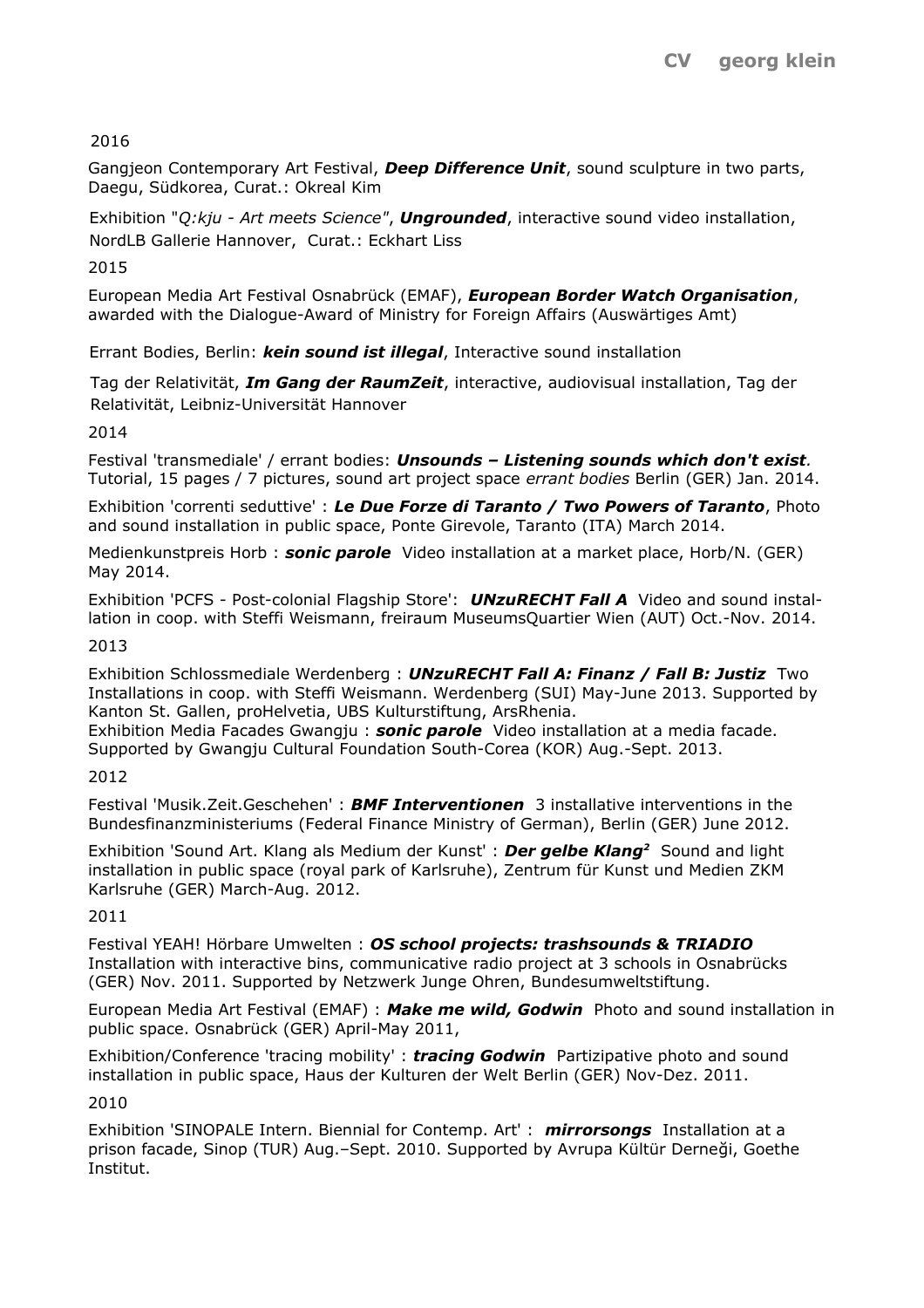## 2009

Exhibition 'Shared.Divided.United' : *NaNa* Interactive installation, NGBK Berlin (GER) Oct.- Nov. 2009, Kunstverein Hildesheim (GER) Dec. 2009 - Jan. 2010. Supported by Asia-Pacific Weeks Berlin (funded by DKLB).

Exhibition '29km' : *RamallahTours* Intervention with a palestinian taxi in Israel and website. Umm el Fahem Art Gallery (Israel) June –Oct. 2009. Supported by Goethe-Institut Tel Aviv, Institut für Auslandsbeziehungen (ifa).

Exhibition 'klangstaetten | stadtklaenge' : *Sprich mit mir* Interactive installation in a red light district in public space, Braunschweig (GER) May-June 2009. Supported by Konsumverein Braunschweig, Stiftung Nord/LB, Nieders. Ministerium für Wiss. und Kultur.

## 2008

Media Facades Festival Berlin : *sonic parole* Video installation at the media facade of the O2- Arena, Berlin (GER) Oct./Nov. 2008). Supported by Hauptstadtkulturfonds.

Hermannshof Hannover : *Peregrinatio Paradiso* MP3 sound walk through 3 types of gardens with blind and deaf-blind people, Hannover (GER) since June 2008. Supported by Stiftung Kulturregion Hannover.

Villa Aurora LA: *wel-come|bien-venue|will-kommen* Stereo sound installation, Los Angeles (USA) Oct. 2008.

## 2007

Europäisches Zentrum der Künste Hellerau : *meta.stasen* Sound and light installation in a tram wagon, Dresden (GER) Sept.-Oct. 2007. Supported by EZKH (21. Dresdner Tage der zeitgenössischen Musik), DVB.

MaerzMusik Festival : *turmlaute.2 – Wachturm* Interactive sound and video installation in a GDR border tower and website, Schlesischer Busch, Berlin (GER) March-April 2007. Supported by Kunstfabrik am Flutgraben, MaerzMusik, Bezirksamt Treptow.

## 2006

Exhibition 'sonambiente - International Sound Art Festival': *takeaway* Interactive installation in coop. with Steffi Weismann in public space, Schlossplatz Berlin (GER) June-July 2006.

## 2005

Exhibition 'Urban Art Stories - Berlin Alexanderplatz' : *warten | waiting* Video and sound installation in public space. Berlin (GER) Apr.-May 2005. Supported by Hauptstadtkulturfonds.

## 2002

Exhibition 'Deutscher Klangkunstpreis' (German Sound Art Award) : *Ortsklang Marl Mitte. Blaues Blach. Viel Kunst.Wenig Arbeit.* Sound and light installation in public space, Marl/NRW (GER) Oct.-Nov. 2002. Supported by Skulpturenmuseum Marl, WDR, Deutsche Bahn, Werbeplakate Hellwich.

Kunststiftung Künstlerhaus Wiepersdorf : *wel-come|bien-venue|will-kommen* Sound installation in the Royal Park of Wiepersdorf (GER) Aug. 2002.

# **Concert pieces / radio works:**

## 1996

amor fati Suite for piano (prep.), cello (prep.) and flute. Music for a germ.-belg.-hungar. documentary by Sophie Kotanyi, 1996. Premiere at Berlinale - 47<sup>th</sup> Int. Filmfestspiele Berlin (GER) 1997, CD *amor fati* (LC 3334).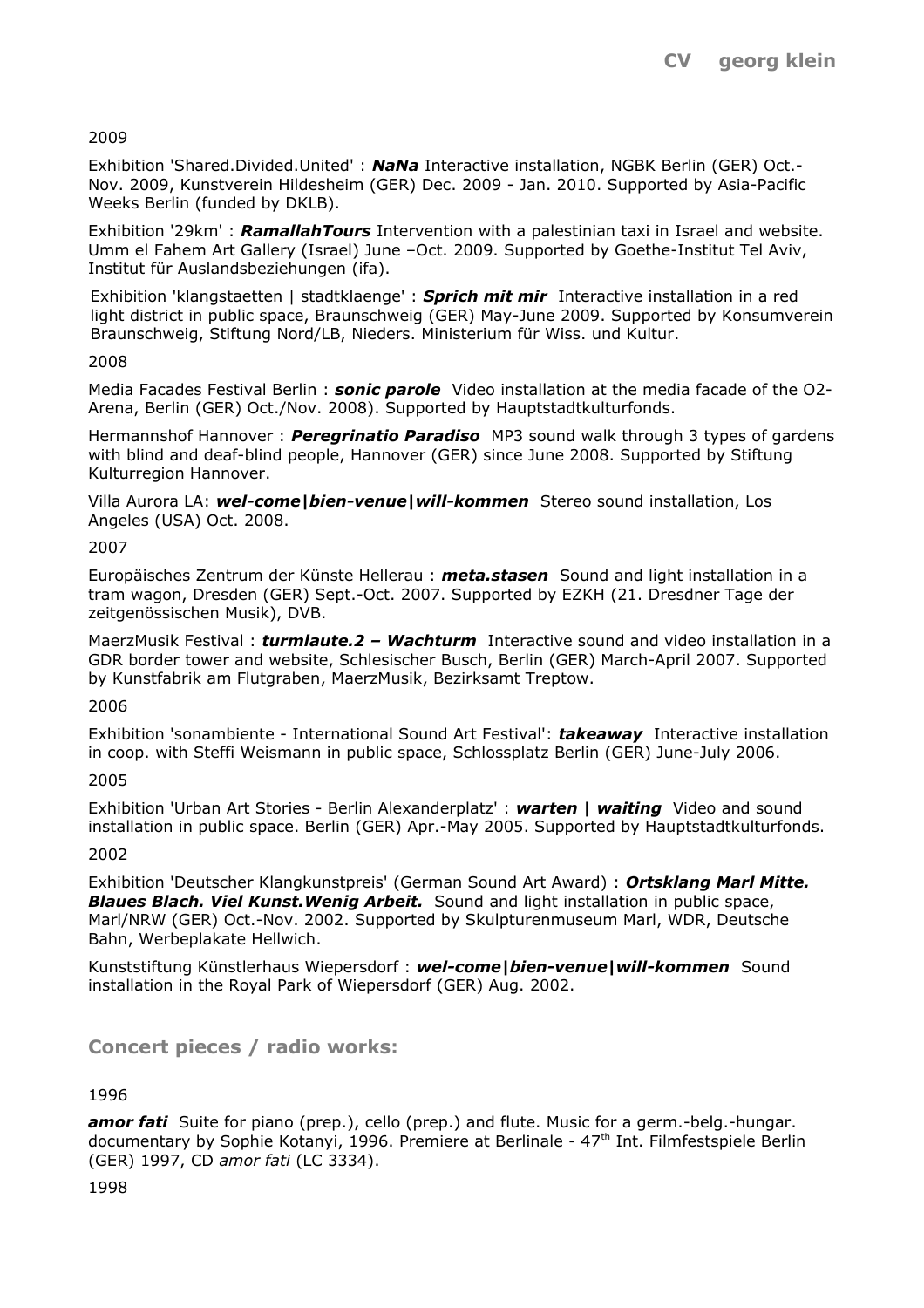*three short pieces* For cello and accordeon. Premiere at Klangwerkstatt, Ballhaus Naunynstr., Berlin (GER) Nov. 1998.

#### 1999

*Spiegelgespräch I* Solo-Duet for violine and phrase sampler. Premiere at BKA / Unerhörte Musik, Berlin (GER) Jan. 1999.

*Li.. und die Erde* Two songs after *Li T'ai Po* for contralto, ensemble and phrase sampler. Intern. Gustav-Mahler-Composition Prize 1999. Premiere at Musikforum Viktring Klagenfurt (AUT) July 1999.

**Spiegelgespräch II** Solo-Duet for bass flute and phrase sampler. Premiere at BKA / Unerhörte Musik, Berlin (GER) Sept. 1999.

#### 2000

asphalt electronic piece with transformed street noise and computer generated sounds. Premiere at club Marienstraße, Berlin (GER) Sept. 2000.

#### 2001

*transition for saxophone* Solo piece with live electronic and 8 channel tape. Premiere at Festival Ultraschall Berlin (DeutschlandRadio), Berlin (GER) Jan. 2001.

#### 2003

Ankündigung der Wirklichkeit Stereo piece with news trailers during the war on Iraq.

#### 2004

Peer Gynt<sup>*New stage music on the drama 'Peer Gynt' by Henrik Ibsen. Director: Peter Zadek,</sup>* main actors: Uwe Bohm, Angela Winkler. Premiere at Berliner Ensemble: April 2004, Berlin (GER). Music conductor during 2004 - 2008. Guest performance in Vienna, Edinburgh, Bochum, Thessaloniki, Budapest, Lisbon.

## 2005

*auf jeden fall* Audiovisual Performance for two players in a double container, in coop. with Steffi Weismann. Premiere at Festival Rümlingen (SUI) Aug. 2005.

## 2006

*DADAyama* Concert performance for 4 vocal performers and 4 loudspeakers, with liveelectronic, in coop. with Tetsuo Furudate. Premiere with the maulwerker at 'arts birthday', TESLA / DeutschlandRadio, Berlin (GER) Jan. 2006.

*sixis* – Sextett (flute, violine, viola, clarinet, cello, piano) with 6 mirror loudspeakers and 6 channel tape. Premiere at Konzerthaus Berlin (GER) Feb. 2006

*2008*

**Peregrinatio Paradiso: Wege am Paradies entlang.** Texts: Ovid (Das goldene Zeitalter), Interviews with blind and deaf-blind people. Voices: Angela Winkler, Steffi Weismann. CD *peregrination paradiso* Oct. 2008, radio version for Datscha-Radio Berlin (GER) Aug. 2012.

*wel-come|bien-venidos* Stereo sound piece, Musica Viva Festival Portugal, Lisbon (POR) Oct. 2008.

2010

*Lautsprecher und Leisesprecher* Concert performance for 4 vocal performers and 4 loudspeakers. Premiere with the maulwerker at Villa Elisabeth, Berlin (GER) Sept. 2010.

2013

*toposonie : : spree Zwischen Tourismus und Lobbyismus,* german radio version 25min. DeutschlandRadio Kultur (GER) Oct. 2013; french radio version 55min., Radio France Culture (FRA) Nov. 2013.

2014